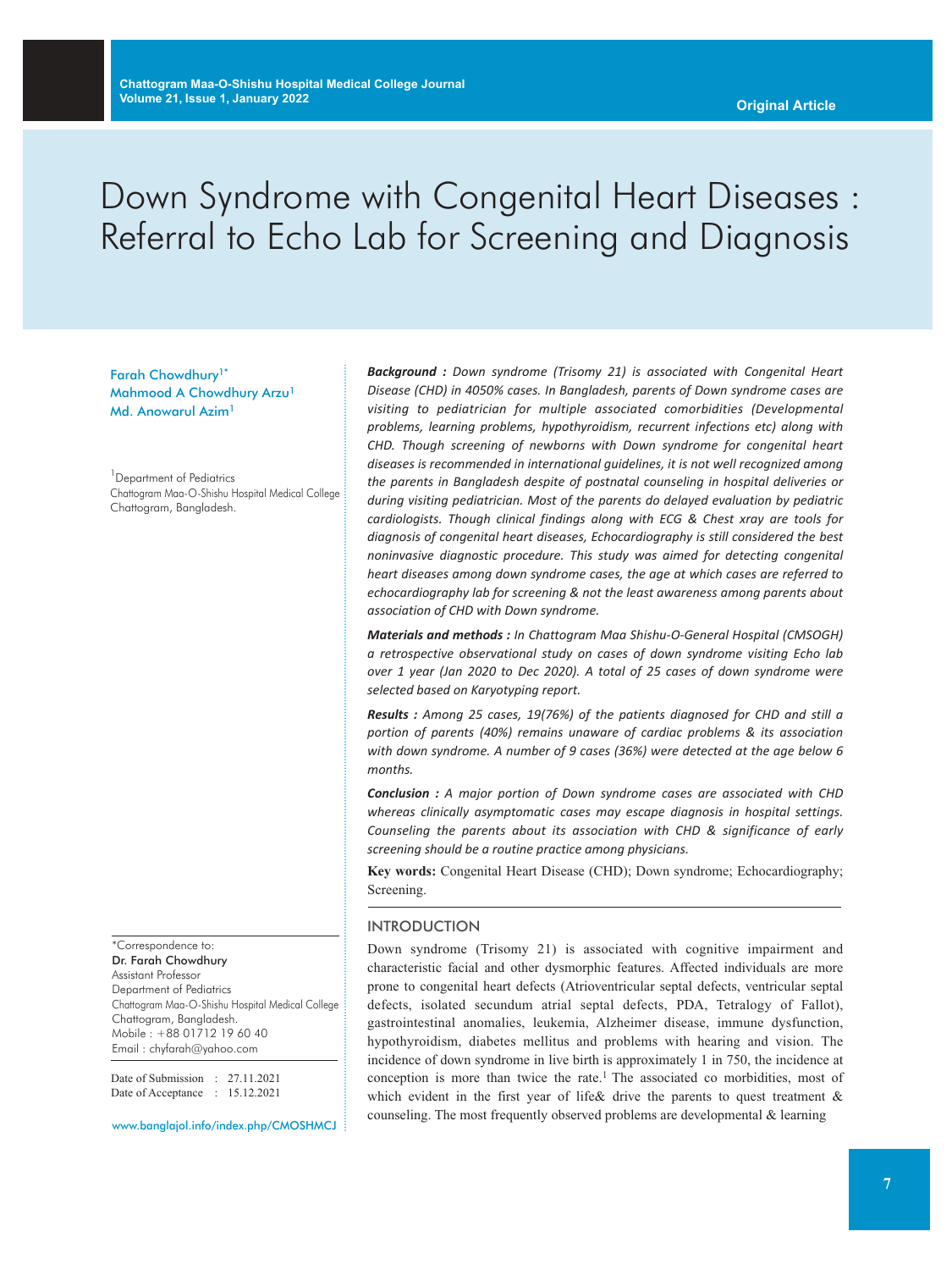disabilities, followed by congenital heart diseases, endocrine problems, hematological cancers, gastrointestinal anomaly & others. The association between down syndrome and Congenital Heart Disease (CHD) is well known and widely recognized that CHD contributes significantly to the morbidity of children with Down syndrome. The reported incidence of CHD in Down syndrome patients is between 40-60%. <sup>2</sup> Most frequently observed cardiac anomaly is AV canal defect, 30% of the defect occurs in children with down Syndrome.<sup>3</sup> Screening strategy for congenital heart diseases is consisted of physical examinations, ECG, CXR & Echocardiography. Echocardiography was the gold standard for calculating sensitivity, specificity, positive and negative predictive values for major CHD, defined as any heart defect that would typically require intervention during early childhood. <sup>4</sup> Screening for CHD by clinical examination, chest radiography, electrocardiography or a combination of all of these techniques may fail in the neonatal period. This insensitivity might be due because symptoms are not present and clinical and radiological signs of a left to right shunt may not be developed in the immediate postnatal period owing to high pulmonary vascular resistance at this time. <sup>5</sup> In CMSOGH, parents of all newborn with down syndrome are counseled about the co morbidities after birth. Some of the parents are advised to exclude other possible health problems while visiting child development center or outpatient department. Early diagnosis of CHD & appropriate measures can further improve the health while struggling with other comorbid conditions among down syndrome cases.

To detect congenital heart disease among Down syndrome cases referred to Echo lab, find out the presenting age for diagnosis of congenital heart diseases among down syndrome and to determine the awareness among parents of respective cases about association & early screening for congenital heart disease.

#### MATERIALS AND METHODS

A retrospective study was conducted over a period of 1 year (Jan 2019 to Dec, 2019) in Chattogram Maa Shishu O General Hospital (CMSOGH). A total of 25 cases were enrolled with Karyotype proven down syndrome. Age group from newborn up to 12yrs was selected as purposive convenient sampling. All the cases were referred from inpatient Department of Neonatology & Pediatrics and also from Child Development Center (CDC) & outpatient Department to Echo Lab. All of the cases visited echo lab for the first time to evaluate for cardiac anomaly without prior echocardiographic assessment. Echocardiography machine, Vivid S5 by GE healthcare was operated for reporting color doppler echocardiography report.

#### RESULTS

Among 25 cases of Down syndrome (Karyotype confirmed cases for Trisomy 21) 10 cases were female & 15 were male. Major portion, 19 cases (76%) found to be diagnosed for CHD. Early screening & referral, that is age below <sup>6</sup> months was **Figure <sup>2</sup>** Proportion of CHD among cases of Down

documented 9 (36%) in number & above 2 yrs were 4 cases. Most of the cases, 16 (64%) were referred to echo lab for evaluation while attending the child in neurodevelopmental center at age of 6months to 2 yrs. The pattern of congenital heart disease was variable, from simple defects like Atrial Septal Defect/ASD(5) Ventricular Septal Defect/VSD(5), Patent Ductus PDA(2)to complex congenital heart diseases like Atrioventricular Canal Defect/AVCD(1), Pulmonary atresia(1), & Hypoplastic Left Heart Syndrome/HLHS(1). This study revealed only a single case of AVCD among 19 diagnosed cases. Both ASD (20%) & VSD 20%) revealed as common CHD among presented cases of Down syndrome. Three cases (12%) detected as complex CHD among 19 CHD cases. Normal cardiac anatomy with function was revealed in 6(24%) cases & and all were above 1 yr of age. A case of large PDA and two cases of ASD were led to delay diagnosis for late screening or referral. Parental awareness & education about association of CHD with Down syndrome was detected among 60% of parents. All the parents of newborn with Down syndrome were counseled about association of CHD by the physicians.



**Figure 1** Echocardiography impression for Congenital heart diseases among Down's syndrome (n=25)



Syndrome visiting Echo Lab (n=25)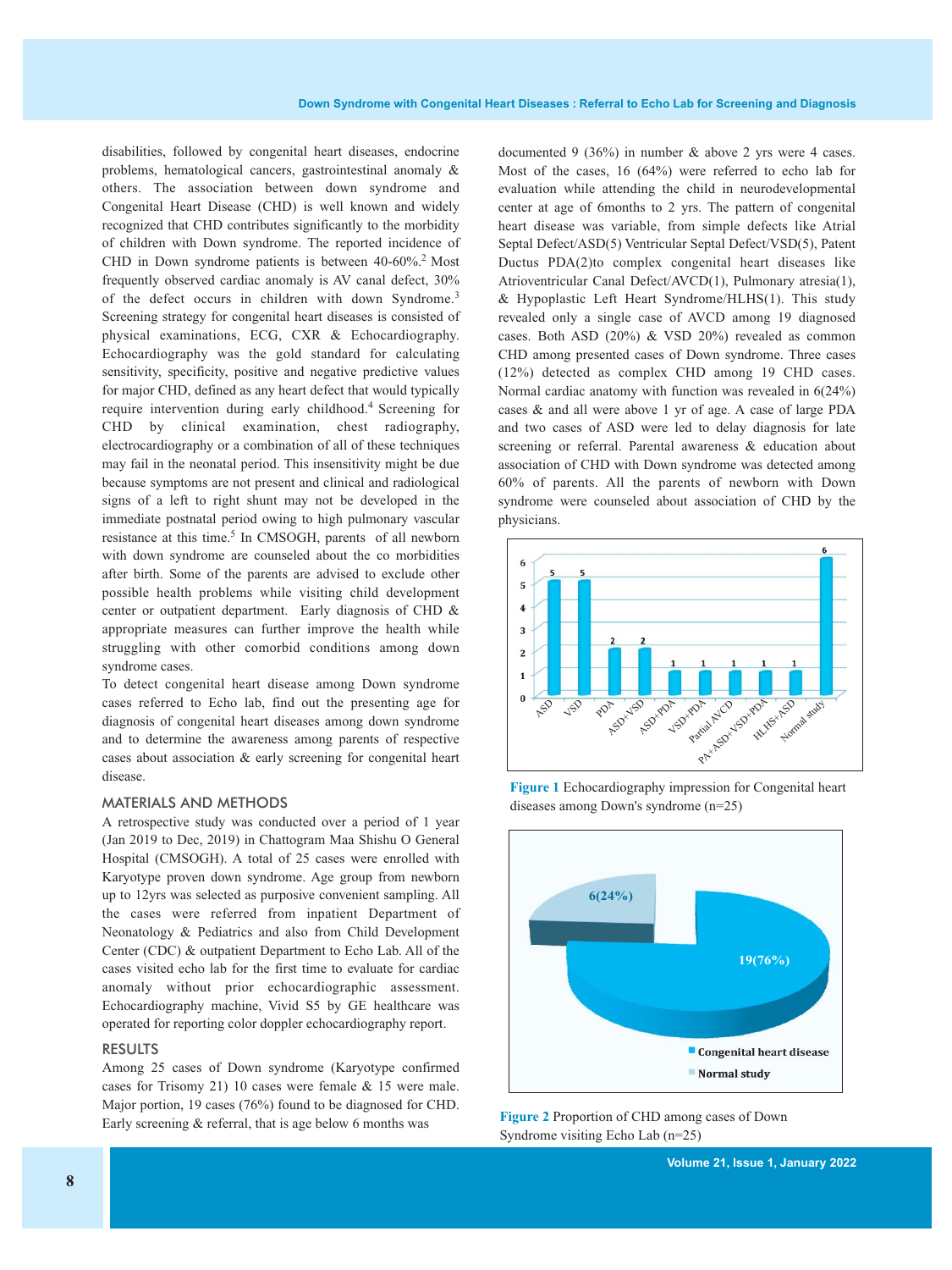#### **Farah Chowdhury et al**



**Figure 3** Number of male and female among Down syndrome cases (n=25)







**Figure 5** Reason for referral to at Echo lab



**Figure 6** Awareness among parents about early screening for CHD

## **DISCUSSION**

Incidence of down syndrome (Trisomy 21) cases has increased significantly in recent years. <sup>6</sup> Frequency in general population is 1%. Cardiac malformation is the main cause of mortality in the first 2 yrs of life. <sup>7</sup> All international guidelines recommend early screening for CHD in Down Syndrome.<sup>8</sup> On the contrary screening for congenital heart diseases is not routinely conducted for every newborn with down syndrome in Bangladesh. In some institutions assessment is done by clinical examination & referred to an echo lab only after suspicion for congenital heart diseases. This study on screening and diagnosis of Congenital Heart Disease (CHD) in Down syndrome was conducted in Chattogram Maa Shishu O General Hospital (CMSOGH) over 1 yr. A number of 25 cases of Karyotyping confirmed Down syndrome (Trisomy 21) was selected visiting the echo lab for diagnosis of CHD. And the result revealed that significant number that is 19 (76%) cases had CHD. Jesus de Rubens Figueroa et al stated in their study that 160(58%) had CHD among 275 selected cases. <sup>7</sup> They also stated in their study that 14 cases (8%) had AVCD where this study confirmed only a single case (4%) with AVCD. Most frequently encountered cardiac anomalies in this study, were ASD(20%), VSD(20%) and PDA(8%). Soujanya Bogarapu et al in a previous study on Down syndrome (From Jan 1, 2000 to June 30, 2012) revealed that among 408 eligible infants, 240 had major CHD, of whom 228 had positive screen. Sensitivity & specificity of the screening for CHD were 95% & 41% and positive & negative predictive values were 69% and 85% respectively. <sup>4</sup> A two year prospective study on early screening by T R J Tubman et al found that among 81 babies, 69 were referred by clinicians and 12 by genetics service for screening. Fifty three were boys and 28 girls. Thirty four babies had CHD & the proportion for male female was similar.<sup>5</sup> But in this study it is revealed that early screening conducted for 9 cases (36%) only and 3 cases of silent CHD were missing in early infancy due lack of screening & referral. Though the most commonly described defect for down syndrome is complete AVCD, this study revealed only a single case among 19 diagnosed cases.<sup>3</sup> Most of the cases (64%) were referred by child neurodevelopmental center of the hospital although all the parents of newborn with down syndrome were counseled about possibility of having CHD. A significant portion of parents (40%) were unaware about early screening & diagnosis of CHD. Moreover in our setting the parents are advised for karyotping with other investigations results in delay to visit for echocardiographic assessment.

### **CONCLUSION**

Through this study we can conclude that 76% of the down syndrome cases had CHD. Only the clinically apparent cases for Congenital Heart Diseases (CHD) are call for early evaluation. In this regard some cases of atrial septal defects or other clinically silent cases maybe missed in early infancy. So evaluation of all newborns with Down syndrome for CHD even though clinically silent is highly recommended with due counseling the parents.

#### **DISCLOSERS**

All the authors declared no competing interests.